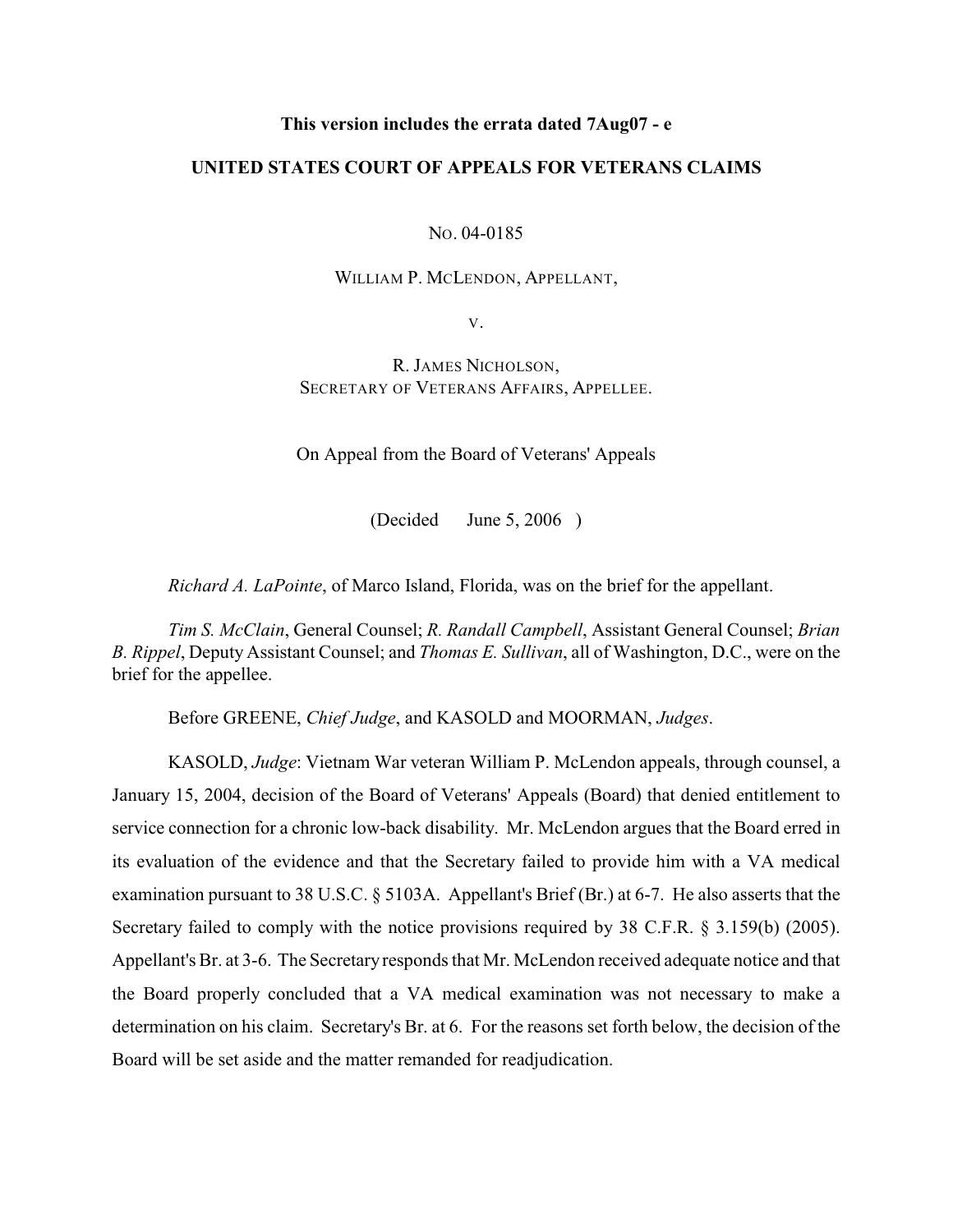#### **I. BACKGROUND**

Mr. McLendon served on active duty in the U.S. Marine Corps from December 1963 to December 1967. Record (R.) at 12. In May 2001, he filed a claim for compensation for a low-back condition. R. at 62-67. Although he did not seek medical treatment at the time, Mr. McLendon stated that, while serving in Spain in 1964 or 1965, he "was standing in a landing craft on the beach that was being loaded when [he] fell back into the boat and landed on my back on a steel lifting ring." R. at 77. Mr. McLendon also submitted medical statements prepared in 2001 by Drs. Maniscalco and Bearison, private physicians, stating that he suffered from a low-back disability. R. at 57, 59. Both opinions also noted that this disability could have been caused by the in-service injury reported by Mr. McLendon. Specifically, Dr. Maniscalco indicated that "[t]he process of degeneration may have been initiated by the fall that he had onto his lower back." R. at 57. In addition, Dr. Bearison stated that Mr. McLendon's "history is that of injuring his back when he fell onto a steel object on a boat" while in the military and suggested that "[i]t is within the realm of medical possibility that Mr. McLendon may have produced significant disk damage to his lumbar spine to initiate the degenerative process which finally led to him needing to have surgery." R. at 59.

In May 2002, without providing Mr. McLendon a VA medical examination, a VA regional office (RO) denied service connection. The RO found that a 20-year gap existed between active service and the first private medical records showing treatment for a low-back disability, and further noted that Mr. McLendon's service medical records did not reflect any injury or diagnosis of a back disability. R. at 321. Mr. McLendon appealed to the Board.

In the decision on appeal, the Board considered private medical records from 1993 forward that confirmed a current low-back disability, as well as Mr. McLendon's assertions of a history of back pain since 1964 or 1965, as recorded in those records. R. at 1-8. It also considered the lack of relevant in-service medical treatment, and specifically noted that Mr. McLendon's service-separation examination did not reveal any back injury or disability. The Board rejected the two 2001 private medical opinions submitted by Mr. McLendon as incompetent because they relied on history provided by Mr. McLendon and were otherwise "speculative and not definitive" with regard to whether his current back disability was service connected. The Board concluded that a VA medical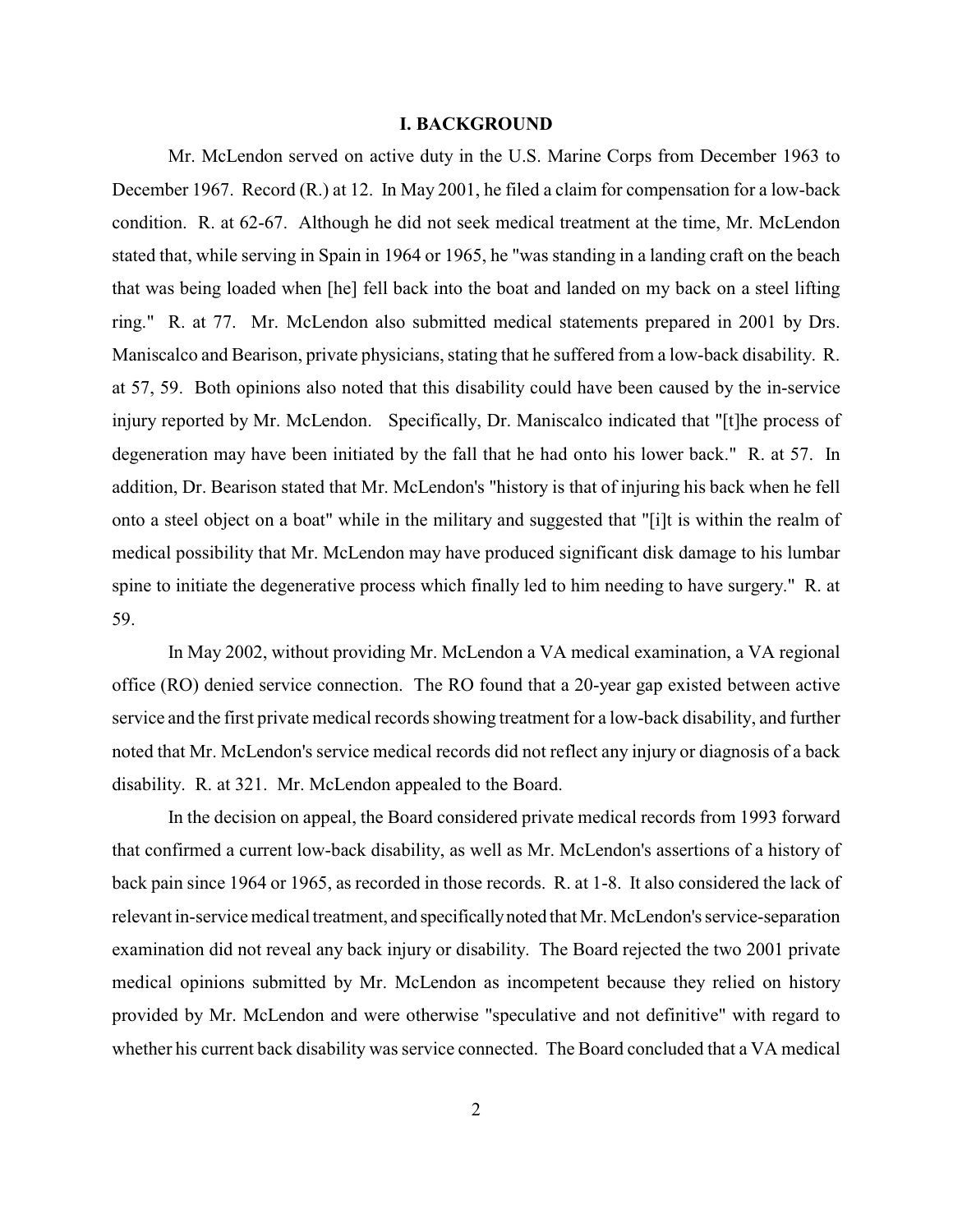examination was not warranted because the evidence of record was sufficient to decide the claim. Ultimately, the Board found that the in-service injury had occurred but that it had "resolved without leaving chronic residual disability," and it denied Mr. McLendon's claim. R. at 7. In addition, the Board found compliance with the statutory and regulatory requirements of the Veterans Claims Assistance Act of 2000 (VCAA), Pub. L. No. 106-475, 114 Stat. 2096, now codified, in part, in 38 U.S.C. §§ 5103(a) and 5103A. R. at 3.

### **II. ANALYSIS**

## A. Medical Examination Requirement

In disability compensation claims, the Secretary must provide a VA medical examination when there is (1) competent evidence of a current disability or persistent or recurrent symptoms of a disability, and (2) evidence establishing that an event, injury, or disease occurred in service or establishing certain diseases manifesting during an applicable presumptive period for which the claimant qualifies, and (3) an indication that the disability or persistent or recurrent symptoms of a disability may be associated with the veteran's service or with another service-connected disability, but (4) insufficient competent medical evidence on file for the Secretary to make a decision on the claim. *See* 38 U.S.C. § 5103A(d)(2); *Paralyzed Veterans of Am. v. Sec'y of Veterans Affairs*, 345 F.3d 1334, 1355-57 (Fed. Cir. 2003); *Wells v. Principi*, 326 F.3d 1381, 1384 (Fed. Cir. 2003); 38 C.F.R. § 3.159(c)(4)(i). Thus, there are four elements to review to determine if a medical examination is necessary.

The Board's ultimate conclusion that a medical examination is not necessary pursuant to section 5103A(d)(2) is reviewed under the "arbitrary, capricious, an abuse of discretion, or otherwise not in accordance with law" standard of review. *See* 38 U.S.C. § 7261(a)(3)(A) (Court shall hold unlawful decisions by the Board that are "arbitrary, capricious, an abuse of discretion, or otherwise not in accordance with law"); *Marrero v. Gober*, 14 Vet.App. 80, 81 (2000) (holding that the Court reviews the Board's application of the law to the facts under the deferential "arbitrary, capricious, an abuse of discretion, or otherwise not in accordance with law" standard of review); *see also Kent v. Principi*, 389 F.3d 1380, 1384 (Fed.Cir. 2004)(reiterating that the "'arbitrary, capricious, an abuse of discretion, or otherwise not in accordance with law' standard of review . . . contemplates de novo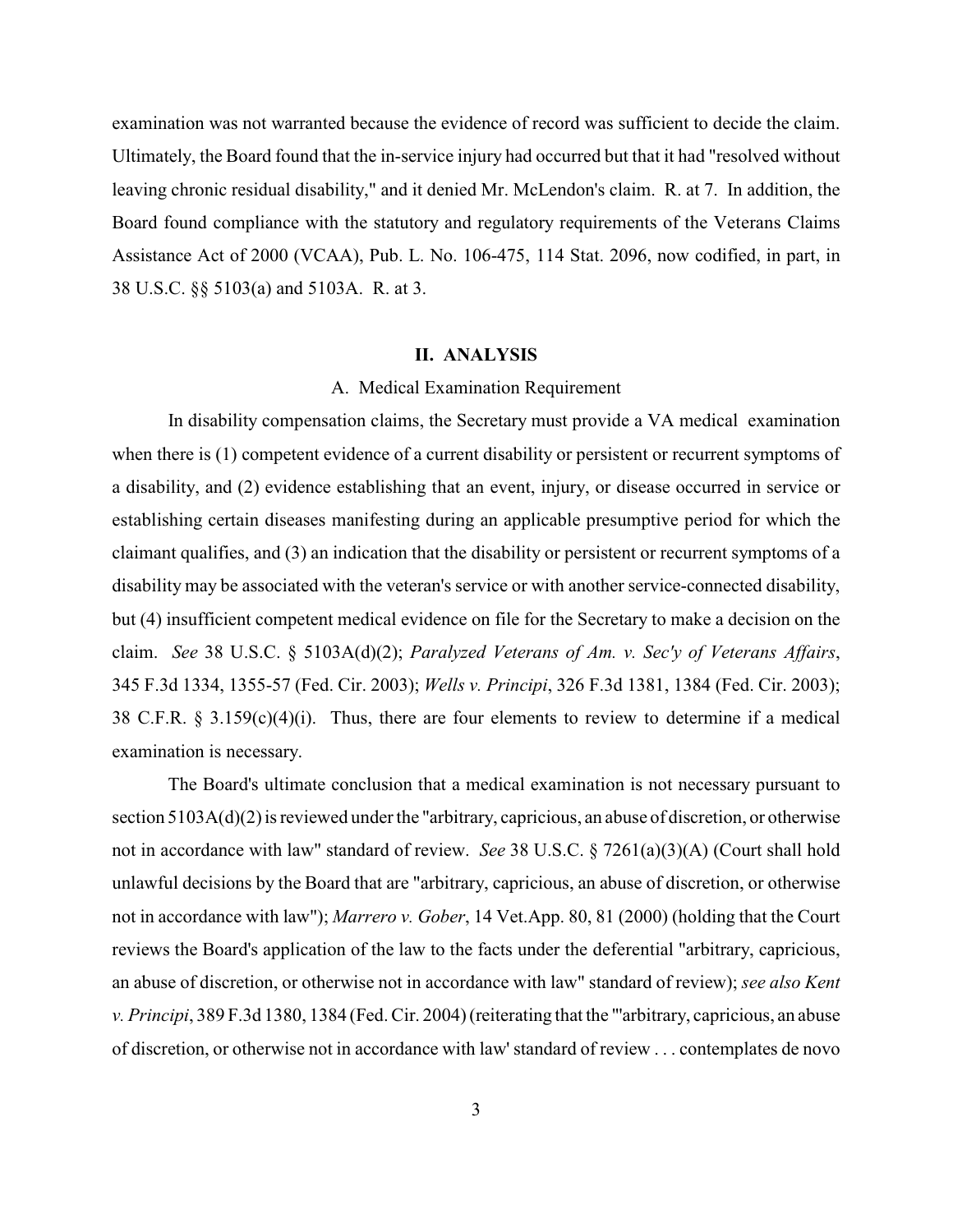review of questions of law"). The Board's determinations that underlie this conclusion, however, are reviewed by this Court using a standard that is multifaceted. *See Butts v. Brown*, 5 Vet.App. 532, 539-40 (1993) (en banc) (discussing the various standards of review).

### *1. Competent Evidence of Current Disability or Recurrent Symptoms*

The first element in determining the need for a medical examination is whether there is competent evidence of a current disability or persistent or recurrent symptoms of a disability. As stated, this element requires only (1) an assessment of whether there is evidence of a current disability or persistent or recurrent symptoms thereof and (2) an assessment that such evidence is competent. *See* 38 U.S.C. § 5103A(d)(2)(A); *see also Charles v. Principi*, 16 Vet.App. 370, 374 (2002) (holding that a Board's acknowledgment of a diagnosis oftinnitusin the record was sufficient to establish "'competent evidence that [the claimant] has a current disability'" (quoting 38 U.S.C. § 5103A(d)(2)(A))). Neither requires the weighing of competing facts. The former merely involves an assessment of the existence of such evidence in the record. The latter involves an assessment of whether the evidence is competent.<sup>1</sup>

In this case, although the Board needed to determine only the threshold question of whether there was *competent evidence* of a current disability or recurrent symptoms thereof, it actually went beyond that determination and found as a factual matter that Mr. McLendon currently suffers from a low-back disability. *See* R. at 7. Nothing precludes the Board from weighing the evidence in the record, supportive and nonsupportive of a current disability and making this finding. Moreover, a Board finding that the evidence preponderates for or against the presence of a current disability is a finding of fact, subject to the "clearly erroneous" standard of review, *see Washington v. Nicholson*, 19 Vet.App. 362, 367-68 (2005) (holding that it is the Board's responsibility to determine the probative weight of the evidence of record); *Wood v. Derwinski*, 1 Vet.App. 190, 193 (1991) (same); *see also Gilbert v. Derwinski*, 1 Vet.App. 49, 53 (1990) (holding that a Board's findings of fact are reviewed under the "clearly erroneous" standard of review), and, when favorable to the claimant, as

<sup>&</sup>lt;sup>1</sup> An assessment of competency can be one of legal competency, which is reviewed de novo, *see Layno v*. *Brown*, 6 Vet.App. 465, 469 (1994) (holding that "competency" "is a legal concept determining whether testimony may be heard and considered by the trier of fact, while [weight and credibility] is a factual determination going to the probative value of the evidence to be made after the evidence has been admitted"), or of factual competency, which is reviewed for clear error, *see Sanders v. Brown*, 9 Vet.App. 525, 529 (1996) (holding that mental "competency" is a factual determination that the Court reviews under the "clearly erroneous" standard of review).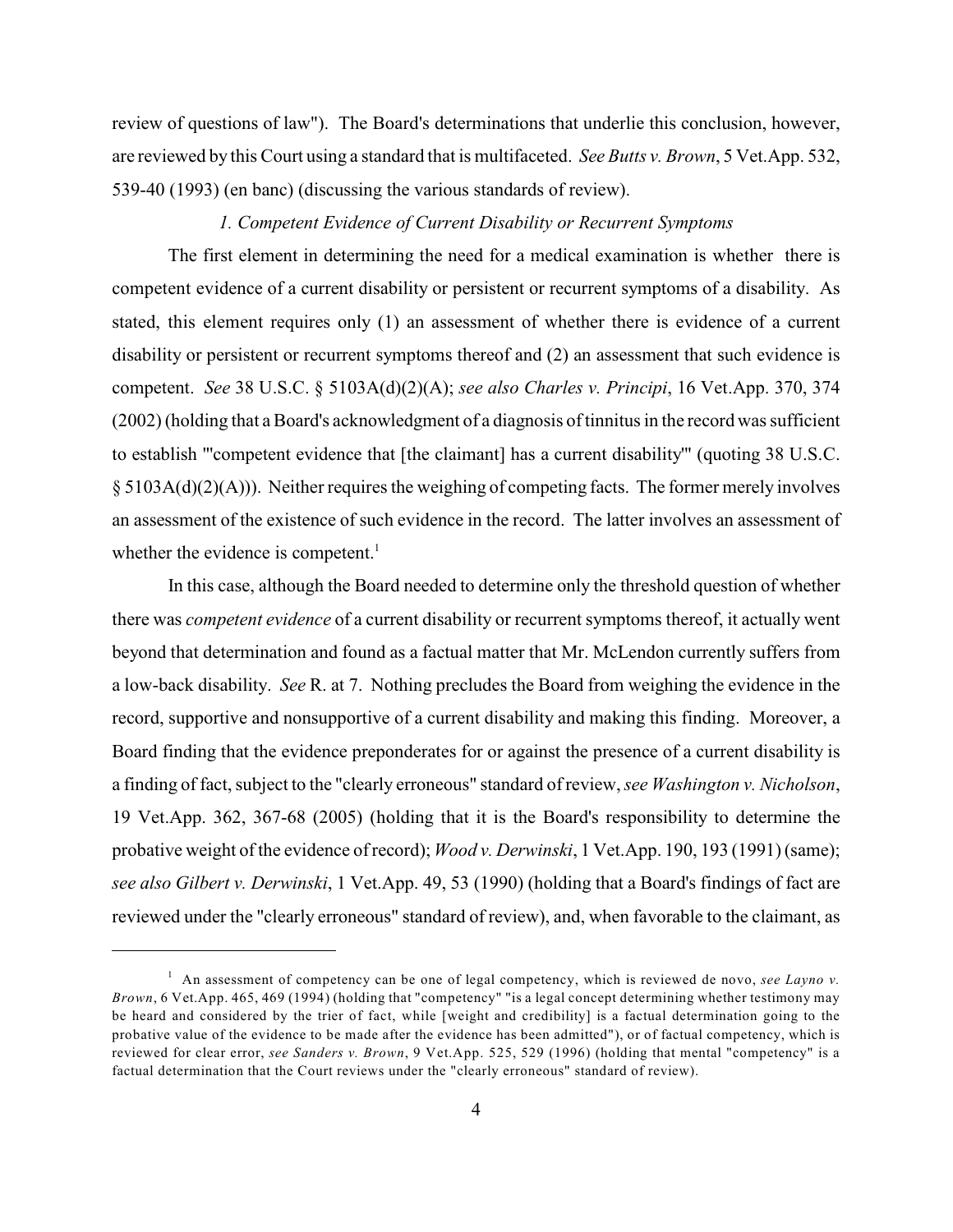it is here, not subject to review by the Court, *see* 38 U.S.C. § 7261(a)(4) (factual findings can be overturned only if clearly erroneous); *Snyder v. Principi*, 15 Vet.App. 285, 299 (2001) (holding that, except where the Board lacked jurisdiction in the first instance, "there is no case or controversy as to a [Board] determination that was favorable to an appellant"). Although the Board did not specifically address the existence of competent evidence of a current disability, its ultimate conclusion that "there is no question that the veteran currently suffers low back disability . . ." necessarily includes this determination and the first element is thus satisfied. *See* R. at 7.

## *2. Establishment of In-Service Event, Injury, or Disease*

The second element to consider when determining the need for a medical examination is whether the evidence establishes that the claimant suffered an in-service event, injury, or disease, or "has a disease or symptoms of a disease listed [in certain regulatory provisions] manifesting during an applicable presumptive period, provided the claimant has the required service or triggering event to qualify for that presumption." 38 C.F.R. § 3.159(c)(4)(i)(B); *see also* 38 U.S.C. § 5103A(d)(2). This is a classic factual assessment, involving the weighing of facts, and the Board's findings are subject to the "clearly erroneous" standard of review. *See Lovelace v. Derwinski*, 1 Vet.App. 73, 74 (1990) (stating that a factual determination involves the analysis and evaluation of evidence as opposed to the application of law and the legal conclusions flowing from it); *see also* 38 U.S.C. § 7261(a)(4); *Butts*, 5 Vet.App. at 535; *Gilbert*, *supra*. In this instance, the Board could have found that the evidence with regard to Mr. McLendon's report of an in-service injury was not credible; however, it did not do so. Rather, it found that Mr. McLendon suffered an in-service back injury (R. at 6-7 ("[E]vidence of record compels a finding that the low back injury which the veteran claims to have suffered in late 1964 or early 1965 was an acute injury . . . . ")), which satisfies the second element.

### *3. Indication that Current Disability May Be Associated with In-Service Event*

The third element to consider when assessing the need for a medical examination is whether evidence "indicates" that a disability, or persistent or recurrent symptoms of a disability, "may be associated with the claimant's . . . service," 38 U.S.C.  $\S$  5103A(d)(2)(B), or "with another service-connected disability," 38 C.F.R. § 3.159(c)(4)(i)(C). In contrast to the second element, which requires evidence to establish an in-service injury, this element requires only that the evidence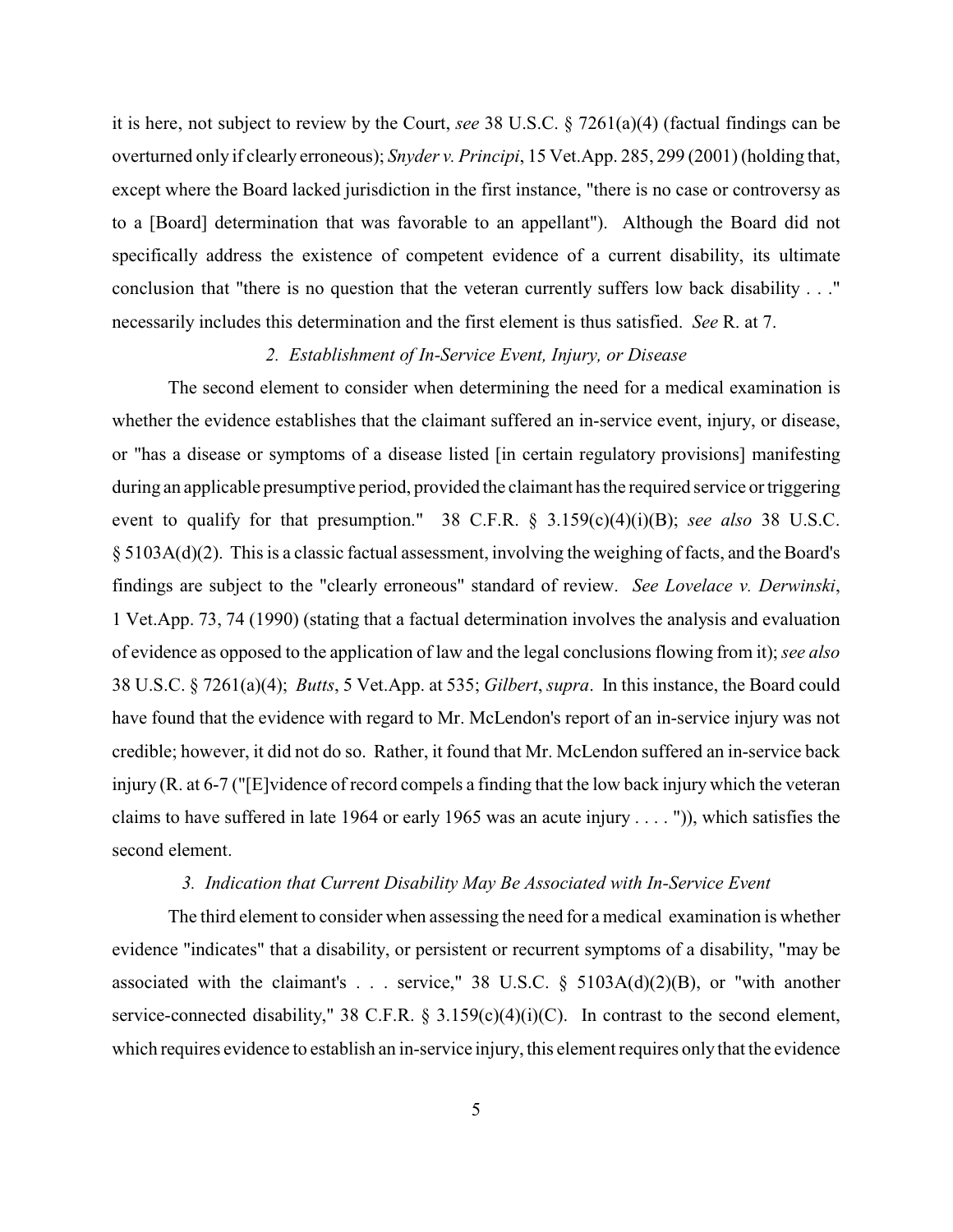"indicates" that there "may" be a nexus between the two. This is a low threshold. *See* 38 U.S.C. § 5103A(d)(2)(B); *see also Wells*, 326 F.3d at 1384 (requiring the "showing of some causal connection between his disability and his military service"); *Duenas v. Principi*, 18 Vet.App. 512, 517-18 (2004) (stating that, in order to trigger the Secretary's duty to provide a medical examination under section  $5103A(d)(2)(B)$ , the evidence of record need only indicate that symptoms of a disability, as opposed to a disability itself, may be associated with his active service); 146 CONG. REC. H9912, H9917 (2000) (statement of Rep. Evans) (suggesting that once the VCAA is enacted, "if a veteran's military records indicate he served as a paratrooper, making multiple jumps during service in Vietnam and the veteran now has evidence of arthritis of the knees that he indicates was due to these jumps, VA will be required to obtain a medical opinion as to whether it is as likely as not that his current arthritis is related to his military service").

Although the underlying facts are found below and those findings of fact are subject to the "clearly erroneous" standard of review, whether those facts "indicate" that a current disability "may be associated" with military service is a matter that is reviewed under the "arbitrary, capricious, an abuse of discretion, or otherwise not in accordance with law" standard of review. *See* 38 U.S.C. § 7261(a)(3)(A); *Marrero*, *supra*; *see also Kent*, *supra*; *Bagby v. Derwinski*, 1 Vet.App. 225, 227 (1991) (holding that the Court reviews "de novo" the Board's determination that the facts found by the Board satisfy a statutory threshold requirement that clear and unmistakable evidence has been shown to rebut the presumption of soundness). Such a matter involves the application of facts to the law.

The types of evidence that "indicate" that a current disability "may be associated" with military service include, but are not limited to, medical evidence that suggests a nexus but is too equivocal or lacking in specificity to support a decision on the merits, or credible evidence of continuity of symptomatology such as pain or other symptoms capable of lay observation. As noted by Representative Evans, the development of arthritis in a person's knees and the fact that that person had been a paratrooper with numerous jumps "indicates" that his disability "may be associated" with his service. *See* 146 CONG. REC. H9912, H9917. Similarly, exposure to "noise from a rifle range, bombing, artillery fire, trucks, and heavy equipment" with credible testimony of ringing in the ears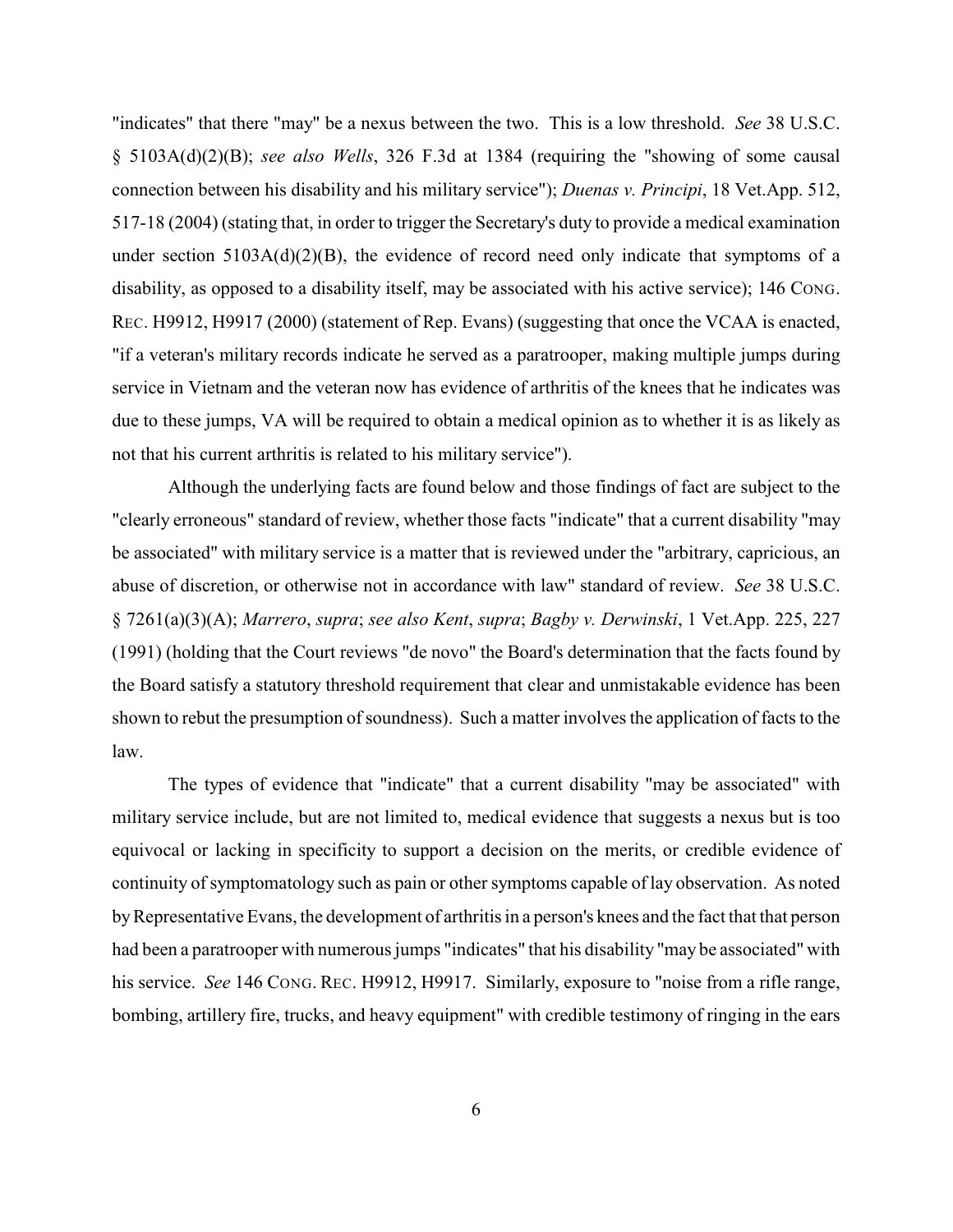"ever since service" indicates that a hearing disability may be associated with service. *Charles*, 16 Vet.App. at 372-74.

Although the Board in this case noted that Dr. Maniscalco's 2001 opinion suggested that "it is possible" that Mr. McLendon's current back condition was related to his injury in service, and that Dr. Bearison's 2001 opinion stated that "it is within the realm of medical possibility" that Mr. McLendon's current back condition was related to his injury in service, the Board never specifically addressed the third element and never assessed whether these medical opinions, or any other evidence, "indicated" that Mr. McLendon's in-service injury "may be associated" with his current disability. Rather, the Board proceeded to weigh the evidence and determine that the opinions of Drs. Maniscalco and Bearison were speculative and could not *establish* a medical nexus. *See Bloom v. West*, 12 Vet.App. 185, 187 (1999) (speculative medical opinion cannot establish in-service medical nexus to service).

That conclusion, however, does not mean necessarily that the evidence does not "indicate" that there "may be an association" between an in-service injury and a current disability. Indeed, in this instance, although the medical evidence was deemed insufficient to *establish* a nexus, that evidence, together with other evidence of record, may nevertheless be sufficient for the Board to conclude that it "indicates" that Mr. McLendon's current disability "may be associated" with an in-service injury, absent a finding that the evidence itself otherwise warranted no consideration. *See*, *e*.*g*., *Coburn v. Nicholson*, 19 Vet.App. 427, 432 (2006) ("reliance on a veteran's statement renders a medical report incredible only if the Board rejects the statements of the veteran"); *Reonal v. Brown*, 5 Vet.App. 458, 461 (1993) (stating that the Board is not bound to accept a physician's opinion when it is based exclusively on the recitations of a claimant that have been rejected by the Board); *Swann v. Brown*, 5 Vet.App. 229, 233 (1993) (noting that a medical opinion premised upon an unsubstantiated account is of no probative value and does not serve to verify the occurrences described). Such a determination should be made by the Board in the first instance.

Mr. McLendon is fully competent to testify to any pain he may have suffered, *see Wells* and *Duenas*, both *supra*; *see also Charles*, 16 Vet.App. at 374-75 (holding that an appellant was capable of providing lay testimony sufficient to "indicate" that his disability could be associated with service); *Falzone v. Brown*, 8 Vet.App. 398, 405 (1995) (claimant competent to testify to visible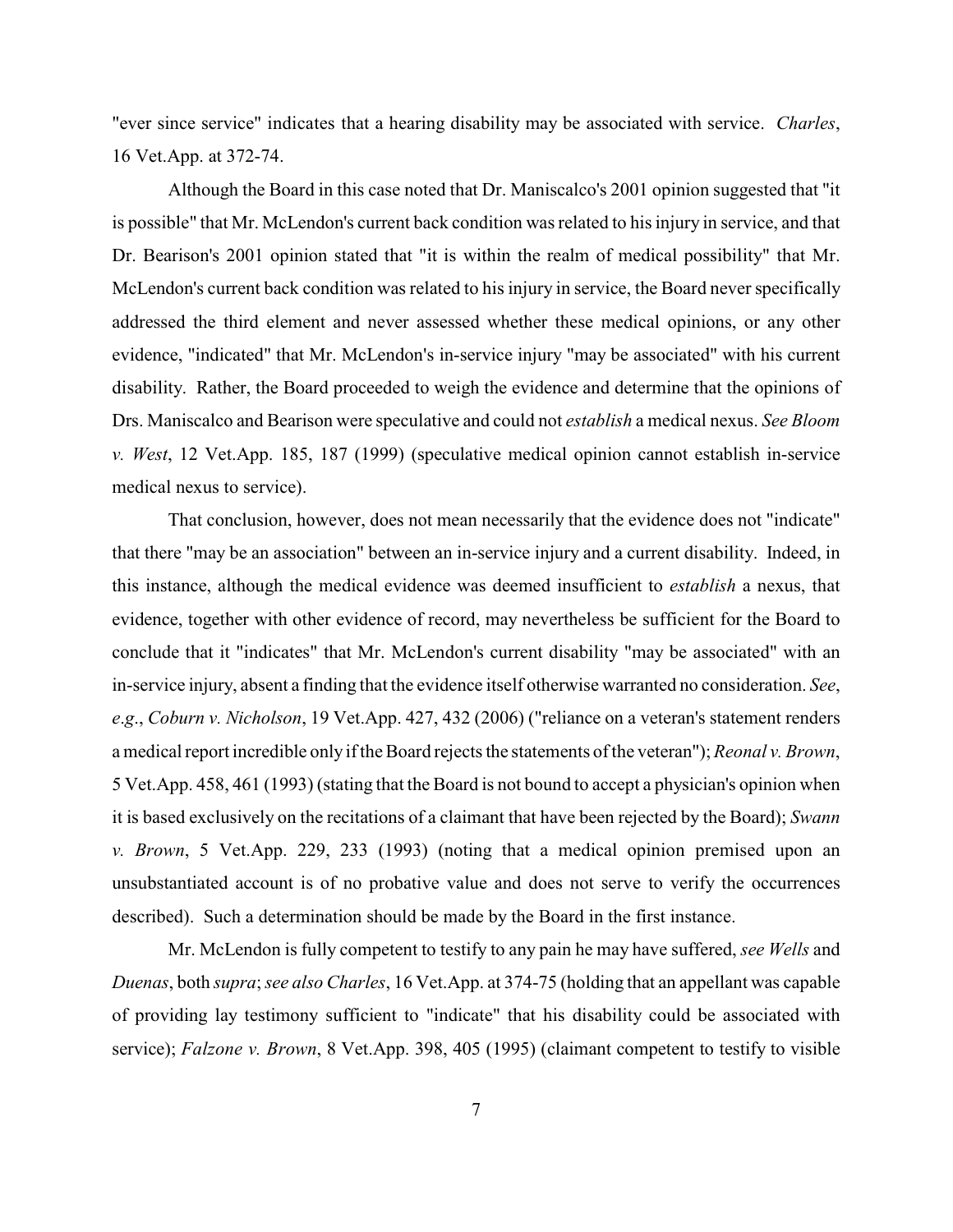injuries and pain); *Espiritu v. Derwinski*, 2 Vet.App. 492, 494-95 (1992) (layperson may provide eye-witness account of medical symptoms), and his testimony can be rejected only if found to be mistaken or otherwise deemed not credible, a finding the Board did not make and the Court cannot make in the first instance, i 38 U.S.C. § 7261(c); *Hensley v. West*, 212 F.3d 1255, 1263 (Fed. Cir. 2000) (stating that "appellate tribunals are not appropriate fora for initial fact finding"). Absent such a finding, the evidence of Mr. McLendon's in-service injury, testimony of pain since that injury (if ultimately deemed credible), and his current disability "indicate" that his current disability "may be associated" with his in-service injury. *See Charles*, *supra*; 146 CONG. REC. H9912, H9917 (2000).

# *4. Sufficient Competent Medical Evidence To Decide Claim*

Addressing the first three elements for when a medical examination is required does not end the analysis.<sup>2</sup> As provided by the fourth element, if there is sufficient competent medical evidence on file for the Secretary to make a decision on the claim, he may proceed to do so without providing a medical examination. 38 U.S.C. § 5103A(d). The key question, however, is whether there is "sufficient competent medical evidence." 38 C.F.R. § 3.159(c)(4)(i); *see* 38 U.S.C. § 5103A(d)(2)(C). Sufficiency of the evidence generally is a question of fact. *See* 38 U.S.C. § 7261(a)(4); *Swann*, 5 Vet.App. at 232 ("A finding concerning service connection, or no service connection . . . is a finding of fact."); *Gilbert*, 1 Vet.App. at 52 (Board's findings of fact are reviewed under the "clearly erroneous" standard of review and may not be reversed or revised unless the Board's findings are not plausible and, therefore, are clearly erroneous).

In this instance, although the Board correctly determined that the opinions of Drs. Maniscalco and Bearison were speculative and did not establish a medical nexus, the Board failed to recognize that these opinions also did not establish that there was no medical nexus. *Cf. Forshey v. Principi,* 284 F.3d 1335, 1363 (Red. Cir. 2002)(en banc)(Mayer, C.J., and Newman, J., dissenting on grounds not relevant here) (distinguishing between the existence of negative evidence and the absence of actual evidence and noting that "[t]he absence of actual evidence is not substantive 'negative evidence'").". Similarly, the Board's findings that Mr. McLendon's service medical records did not

 $^2$  By undertaking an analysis of the first three elements, we do not imply that the Board may not conclude at the outset that there is sufficient medical evidence to decide a case – the fourth element – such that a medical examination is not necessary.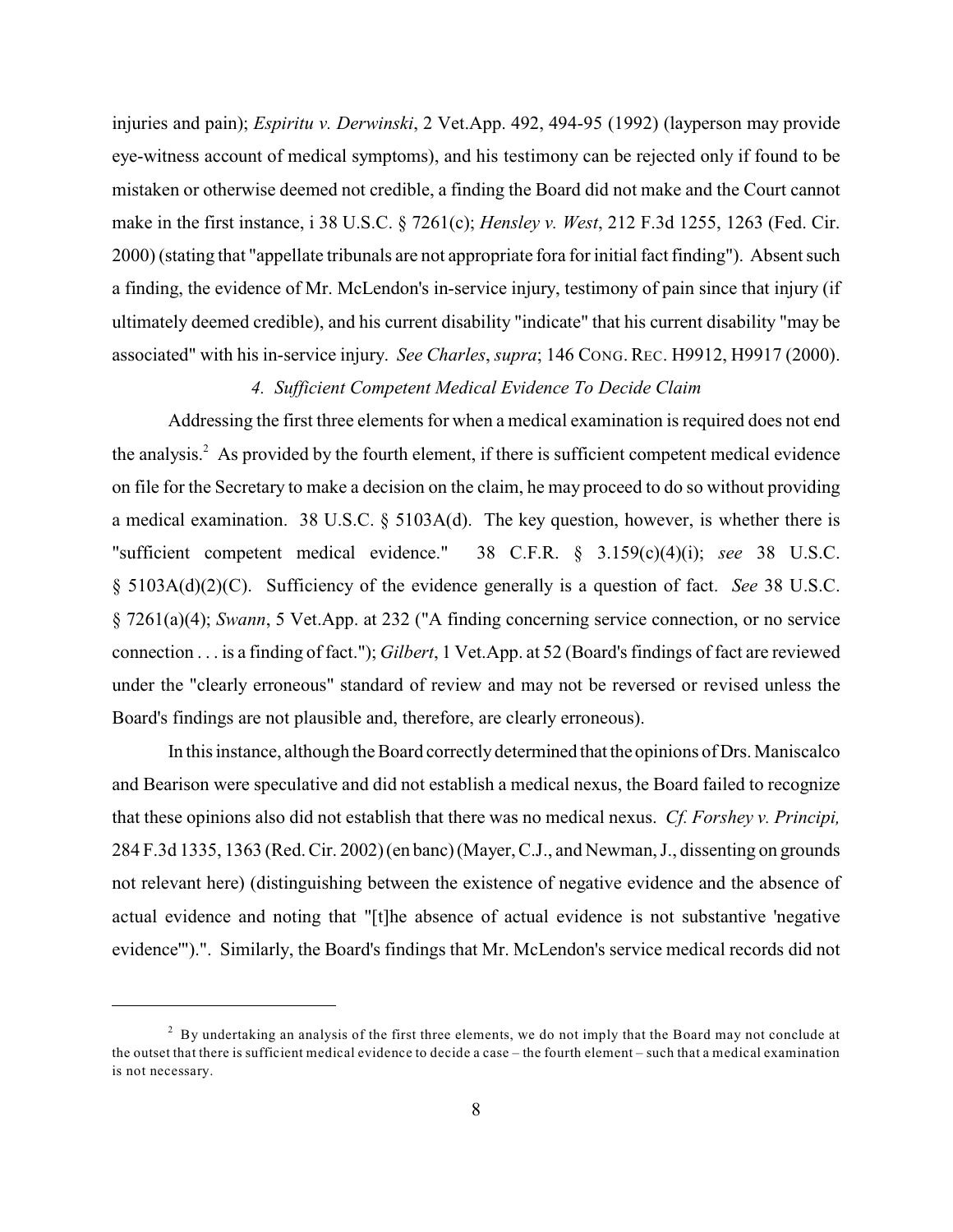reflect any injuries to his lower back, that a medical examination conducted at the time of his discharge in 1967 indicated that his spine was clinically normal, and that his personal medical records did not reflect any report of injuries to his lower back at any time before 1993, did not establish that there was no medical nexus. Indeed, when a nexus between a current disability and an in-service event is "indicated," there must be a medical opinion that provides some nonspeculative determination as to the degree of likelihood that a disability was caused by an in-service disease or incident to constitute sufficient medical evidence on which the Board can render a decision with regard to nexus. *See Bloom*, 12 Vet.App. at 187 (speculative medical opinion cannot establish in-service medical nexus to service); *Goss v. Brown*, 9 Vet.App. 109, 114 (1996) (remanding claim for service connection for polyneuropathy because VA examiner's statement that he "could not rule out nutrition deficiency as a prisoner of war" as the cause of the appellant's polyneuropathy was too ambiguous to support the Board's finding that the condition was not service connected).

The Board also erred in its finding that Mr. McLendon's in-service back injury was acute without chronic residual disability. Having found that Mr. McLendon suffered an in-service back injury, the degree of that injury and whether any disabilities resulted therefrom are medical assessments that the Board is not competent to render in the first instance. *See Colvin v. Derwinski*, 1 Vet.App. at 175 (holding that the Board may only consider independent medical evidence in support of its findings and may not substitute its own medical opinion); *see also* 38 U.S.C. § 5107(b); *Mariano v. Principi*, 17 Vet.App. 305, 313-17 (2003); *see also Flash v. Brown*, 8 Vet.App. 332, 339 (1995) ("The Board may not rely on its own unsubstantiated medical conclusions to reject expert medical evidence in the record; rather, the Board may reject a claimant's medical evidence only on the basis of other independent medical evidence."). Because there is no competent medical evidence with regard to whether Mr. McLendon's current disability was more likely than not caused by his in-service injury, the Board's finding that there was sufficient competent medical evidence in the record to make a decision on the claim is not supported by the record and is clearly erroneous.

#### *5. Need for a Medical Examination*

Although a claimant may and should assist in processing a claim, it is the Secretary who has the affirmative, statutory duty to assist the veteran in making his case. *See* 38 U.S.C. § 5103A. It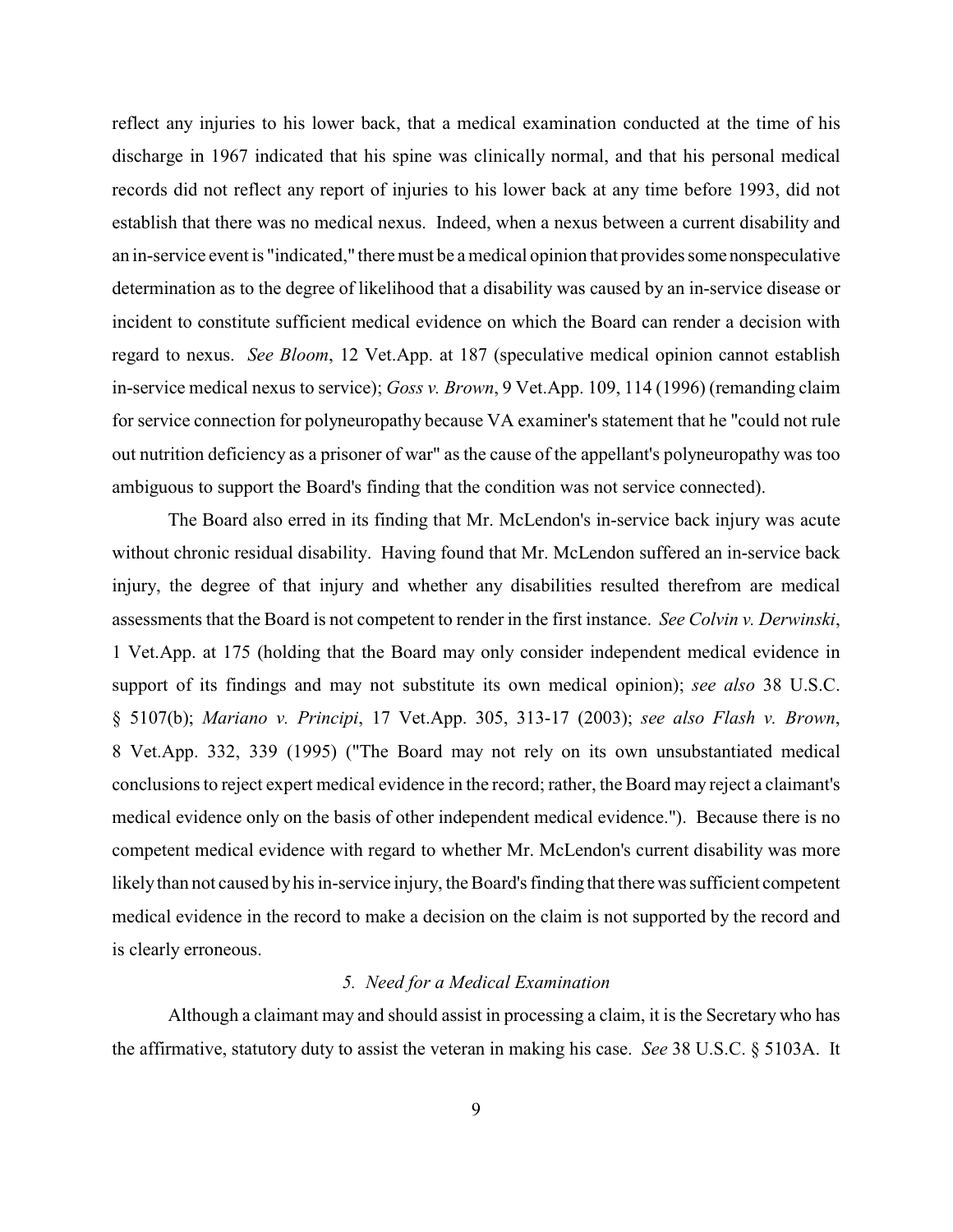is the Secretary who is required to provide the medical examination when the first three elements of section 5103A(d)(2) are satisfied, and the evidence of record otherwise lacks a competent medical opinion regarding the likelihood of medical nexus between the in-service event and a current disability. The Board is not competent to provide that opinion. *See Colvin, supra*; *see also Flash*, *supra*.

Section  $5103A(d)(2)$  mandates that a medical examination be provided in disability compensation claim cases when (1) there is competent evidence of a current disability or persistent or recurrent symptoms of a disability (or, as in this case, a finding that Mr. McLendon has a current disability), and (2) evidence establishing that an event, injury, or disease occurred in service or establishing certain diseases manifesting during an applicable presumptive period for which the claimant qualifies, and (3) an indication that the disability or persistent or recurrent symptoms of a disability may be associated with the veteran's service or with another service-connected disability, but (4) insufficient competent medical evidence on file for the Secretary to make a decision on the claim. In this instance, the Board never addressed the third element. Because that element includes factual determinations, it should be addressed by the Board in the first instance. *See Hensley*, 212 F.3d at 1263-64 (court of appeals may remand if it determines that a lower tribunal failed to make findings of fact essential to a decision). Moreover, if the Board determines on remand that the third element has been met in this case, it must ensure that the appellant is provided a medical examination pursuant to section 5103A(d) because there would be insufficient medical evidence to decide the claim.

#### B. Other Arguments

The Court at this time will not address the appellant's assertion that the Secretary failed to provide adequate notice. *See Best v. Principi*, 15 Vet.App. 18, 20 (2001) ("A narrow decision preserves for the appellant the opportunity to argue any claimed errors before the Board at the readjudication.");*see also Mahl v. Principi*, 15 Vet.App. 37, 38 (2001) (holding that where remand is appropriate, the Court need not "analyze and discuss all the other claimed errors that would result in a remedy no broader than a remand"). On remand, the appellant is free to submit additional evidence and argument, including the arguments raised in his briefs to this Court, in accordance with *Kutscherousky v. West*, 12 Vet.App. 369, 372-73 (1999), and the Board must consider any such